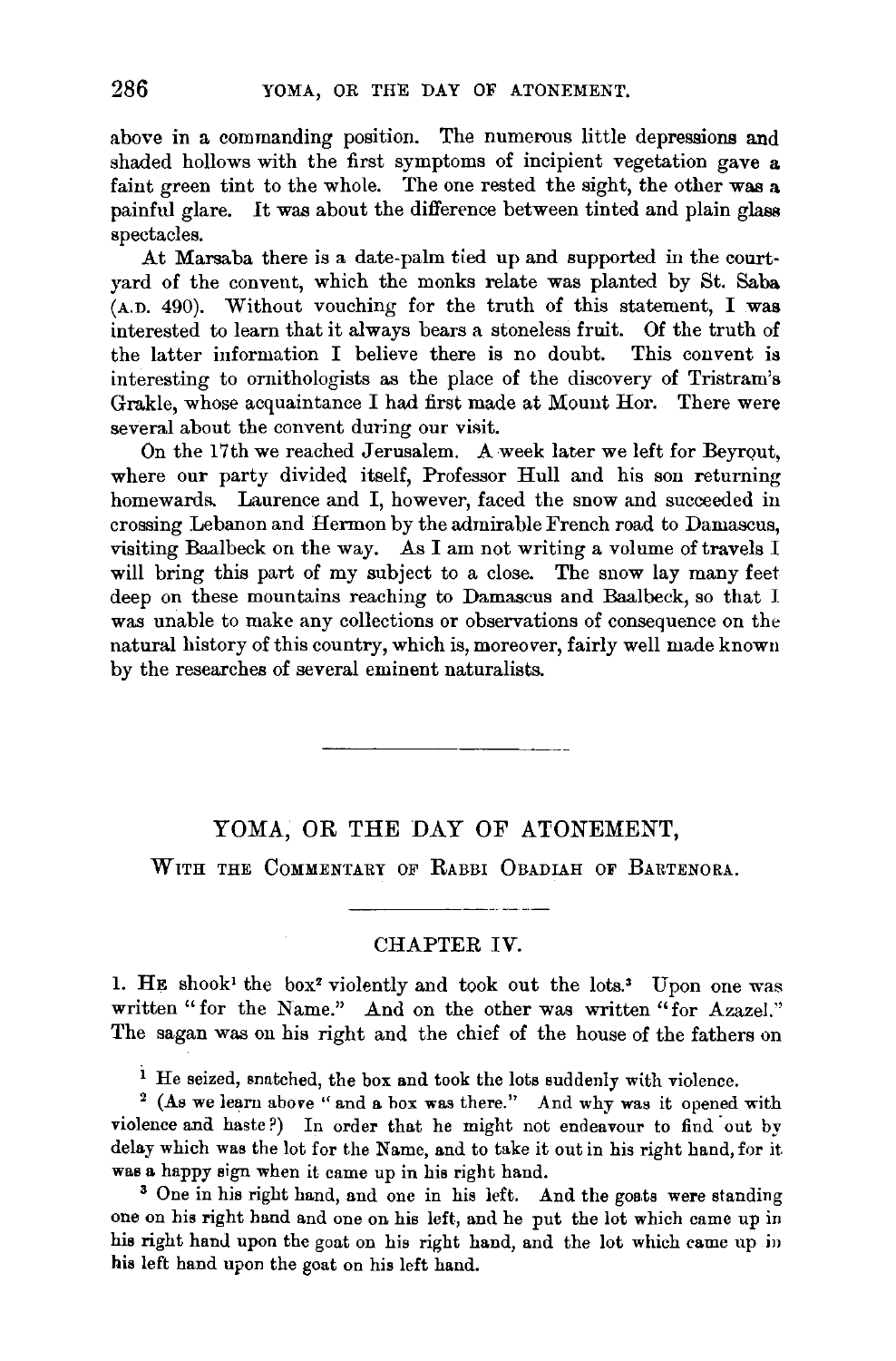his left. If *the lot* for the Name came up in his right hand, the sagan said to him, "my lord high priest, lift up thy right hand," and if the lot for the Name came up in his left hand, the chief of the house of the fathers said to him, "my lord high priest, lift up thy left hand." He put them upon the two goats, and said, "a sin-offering to the Lord." R. Ishmael said "it was not necessary to say 'a sin-offering'' but only 'to the Lord.' And they repeated after him,<sup>6</sup> 'blessed be the glorious name of His kingdom for ever and ever.'"

2. He tied a crimson band' upon the head of the goat which was to be sent away, and caused it to stand opposite the place whence it was to be sent away,<sup>8</sup> and *the goat* which was to be slain<sup>9</sup> opposite the place of its slaying. He now came to his bullock the second time, and laid his two hands upon it and confessed. And thus he said, "0 God, I have done iniquity, I have transgressed, I have sinned'• before Thee, I and my house, and the sons of Aaron, the people of Thy holiness. 0 God, forgive the iniquities and the transgressions, and the sins which I have done, and transgressed, and sinned before Thee, I and my house and the sons of Aaron the people of Thy holiness, as is written in the Law of ·Moses Thy servant (Levit. xvi, 30), for on that day shall the *priest* make an atonement for you, to cleanse you *that* ye may be clean from all your sins before the Lord," and they said after him, "blessed be the glorious name of His kingdom for ever and ever."

3. He slew *the goat*, received the blood in the sprinkling-basin, and

4 The *Shem Hamphoresh* (which was the name spelt with *yod he)* was pronounced as it is written.<br>5 The decision was not according to Rabbi Ishmael.<br>6 When he pronounced THE NAME.

- 
- 
- 

7 Wool dyed red. 8 Opposite the gate by which they caused it to go out. 9 The band of crimson was tied opposite the place of its slaying, that is to say its neck; so that it might not be changed for the goat which was to be sent away, for this had the band tied to its head and that to its neck ; and neither of them were likely to be changed for another goat, for these had a crimson band tied to them, and other goats had not a crimson band tied to them.

<sup>10</sup> The Mishna is that of Rabbi Meyer which he learns from the Scripture, as it is written (Levit. xvi, 21), "and confess over him all the iniquities of the children of Israel, and all their transgressions in all their sins." But the wise men disputed about it, and said "iniquities," they are sins of pride; "transgressions," they are rebellions; "sins," they are unintentional faults. That after confessing sins of pride and of rebellion, he should return and confess unintentional faults would be astonishing ; but he said, "I have sinned, I have done iniquity, I have transgressed;" and so with David, who said, "we have sinned with our fathers, we have committed iniquity, we have done wickedly"  $(Ps. cvi, 6)$ ; the decision was according to the opinion of the wise men. And what was that which Moses spake (Exod. xxxiv, 7); "forgiving iniquity and transgression and sin?" Moses said thus before the holy place at the time when Israel sinned and repented, and he made their sins of pride like unintentional faults.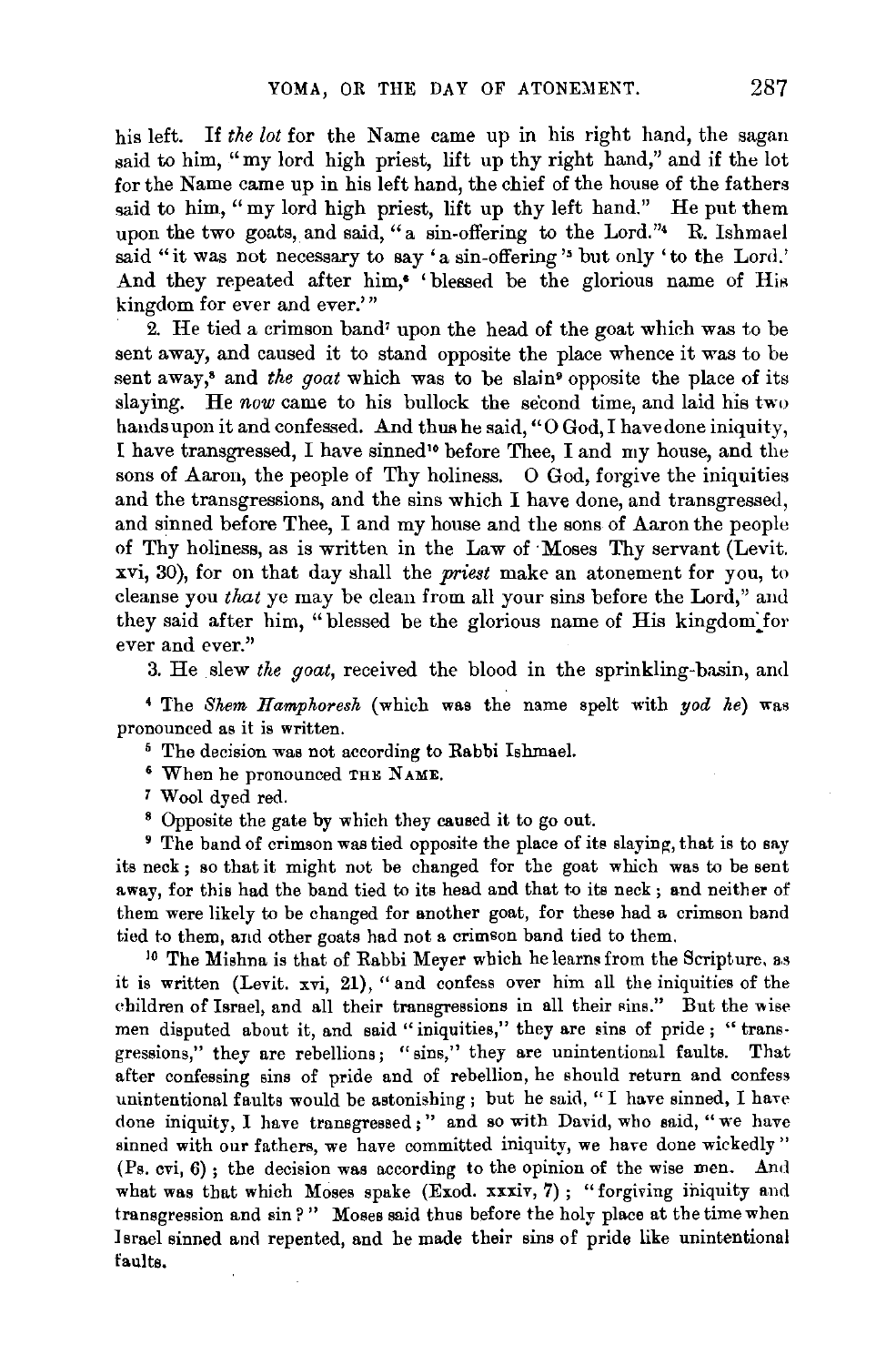gave it to him who stirred it<sup>11</sup> (upon the fourth row of stones in the pavement<sup>12</sup> of the Temple) in order that it might not coagulate. He took the censer, went up to the top of the altar, turned the coals this way and that way, and took<sup>13</sup> from the inner consumed portions and descended and put it upon the fourth row of stones in the pavement of the court.

4. On all *other* days14 he took *the coals* in *a censer* of silver, and emptied *them* into one of gold,<sup>15</sup> and on this day he took *them in a censer* of gold,<sup>16</sup> and entered with it. On all other days he took *them* in *a censer holding* four cabs, and emptied them into *one* of three cabs, and on this day he took the coals in a censer of three cabs and entered with it. Rabbi Jose said "on every *other* day he took *the coals* in *a censer* containing a seah, and emptied *them* into *one* containing three cabs, and on this day he took *them* in *a censer* containing three cabs and entered with it." On every *other* day *the censer* was heavy" and on this day light." On every *other* day its handle was short, and on this day long.'• On every *other* day the gold of which it was made was yellow (וּרוֹל) and on this day red.<sup>20</sup> The words of Rabbi Menahem. On every *other* day a paras<sup>21</sup> was offered in the morning, and a paras in the evening, and on this day he added his hands full of *incense.* On every *other* day *the incense* was finely powdered, and on this day as finely as possible.<sup>22</sup>

11 He blew, and shook, and mixed it in order that it might not be coagulated if he left it until he [the high priest] had performed the service of the incense. 12 Each row of the stones of the pavement was called *robad,* i:Jli • .And it is

not possible to explain "the fourth row in the Temple" as the fourth row in the interior of the Temple (from the door of the Temple inwards), for it is written (Levit. xvi, 17} "and there shall be no man in the tabernacle of the congrega· tion," &c. But the teaching "the fourth *rob ad* of the Temple" is the same as to say the fourth row in the court as one goes out of the Temple into the court. He counted the rows, and left it upon the fourth row, and there he who stirred

it stood. It is not possible that those in the interior of the Temple are meant. 13 He took the coals and left the censer until he had taken a handful of incense and put it into the *kaf (cf.* Levit. xvi, 12), and afterwards he took the *kaf* and the censer into the Temple.<br><sup>14</sup> When he took coals from the second pile [on the altar, which was the pile]

for the incense, to carry in to the inner altar for the morning and evening incense. 15 They did not take them with the golden one, because taking the coals

bruises the instrument and wastes it, and the law is sparing of the riches of Israel. 16 In order that the high priest might not be fatigued by having to empty

from one vessel to another.

<sup>17</sup> Because its sides were thick.

 $18$  Because its sides were thin.<br> $19$  In order that the arm of the high priest might be helped by it.

<sup>20</sup> It was of that kind of gold called *zahab parvim*, **Example 17**, because it resembled [in colour] the blood of bulls *parim,* t:l11£l. 21 Half a *maneh.* 

 $22$  As it is written (Levit. xvi, 12), "and his hands full of sweet incenso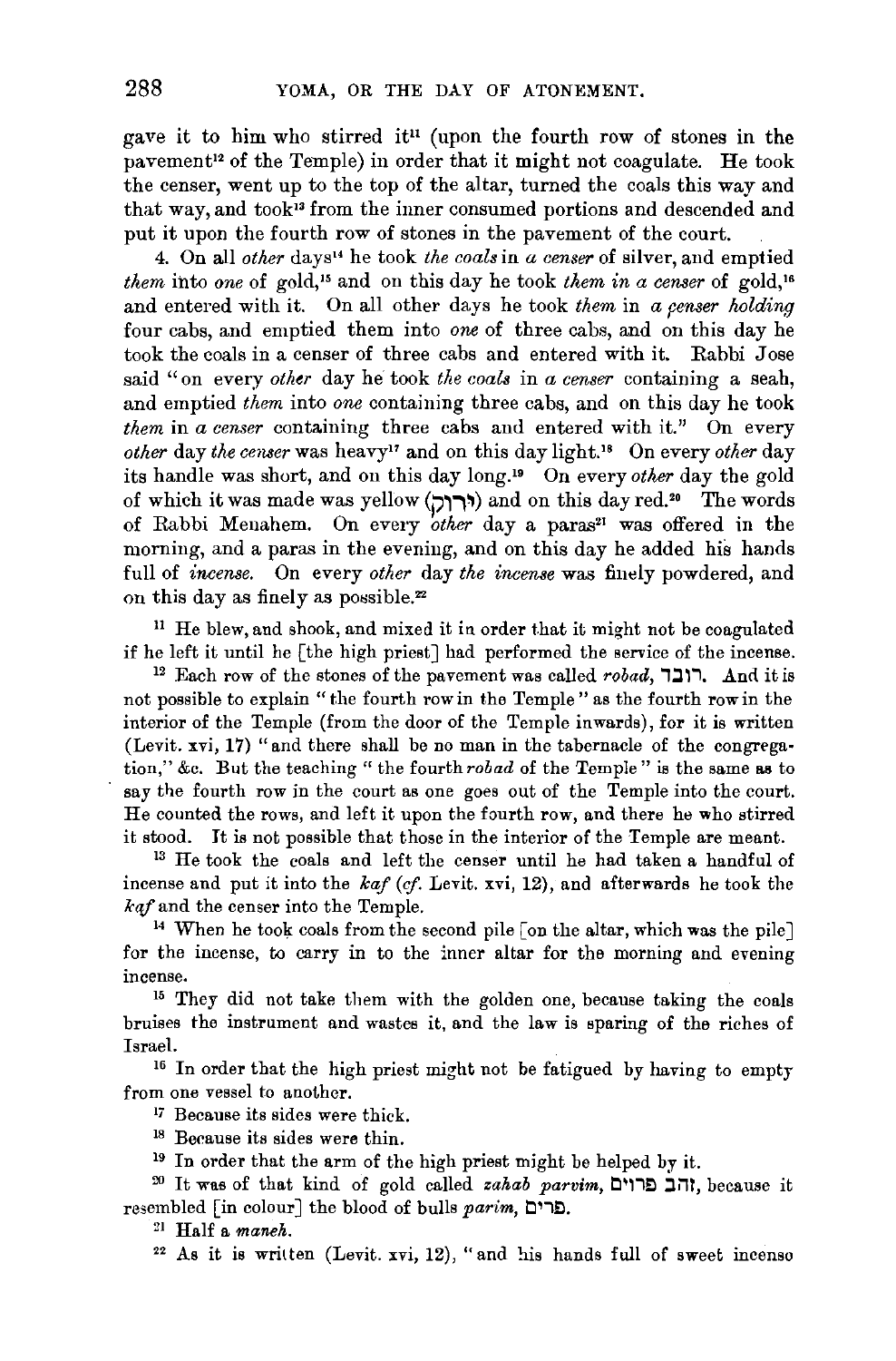5. On every *other* day the priest went up on the east of the ascent<sup>23</sup> to *the altar*, and went down on the west, and on this day the high priest<sup>24</sup> went up in the middle and down in the middle. Rabbi Judah said " the high priest always went up in the middle and went down in the middle." On every *other* day, the high priest sanctified [washed] his hands and his feet from the laver, and on this day from the golden pitcher. Rabbi J udah said "the high priest always sanctified his hands and feet from the golden pitcher."

6. On every *other* day there were four piles there,<sup>25</sup> and on this day five : the words of Rabbi Meyer. Rabbi Jose said "on every *other* day three,<sup>26</sup> and on this day four." Rabbi Judah said on every *other* day two,<sup>27</sup> and on this day three.

beaten small." And what does this teach us? That it is said before (Exod. xxx, 36) "and thou shalt beat some of it very small," only to tell thee that the incense of the day of atonement should be as fine as possible.

23 As Mar said, "every turn that thou makest must be only to the right hand," which is the east (Yoma 17 b), for the ascent to the altar was on the south, and therefore they went up on the east of it, in order to turn to the right.<br><sup>24</sup> On account of his honour, to show his dignity, that he was as a son of the

house and might go in whatever place he wished, which the other priests had not the right to do.<br><sup>25</sup> On the outer altar were four **m:** מטרבות (arrangements-piles) of wood upon

which they lighted the fires ; one large pile, on which they offered the continual sacrifice : a second pile from which they took fire for the altar of incense; and one pile for keeping up the fire, that fire should never fail there; and one pile for the members and fat of the continual sacrifice of the evening which had not been consumed in the evening, and were not burned during the night., which they burned upon this pile. And on the day of atonement they added another pile from which to take coals for the incense before and within the vail.<br><sup>26</sup> For three passages are written (Levit. vi, 9), "because of the burning upon

the altar all night until the morning," this was the great pile: and the fire of the altar shall be burning in it :" this was the second pile for the incense ; and (v, 12) "and the fire upon the altar shall be burning in it, it shall not be put out:" this was the third pile for keeping up the fire. And Rabbi Jose did not hold that there was a fourth fire for the members and fat which had not been consumed, but thought that the members and fat which had not been consumed were burned by the side of the great pile.

<sup>27</sup> Rabbi Jehudah did not hold that there was a third pile for keeping up the fire ; and the third scripture, "and the fire shall be burning upon it, it shall not be put out," he explained to mean that he who set on fire little fragments of wood in order to light the great pile did not set fire to them upon the pavement, and go up to the altar with them burning, but lighted them upon the top of the altar. The decision wa& according to Rabbi Jose.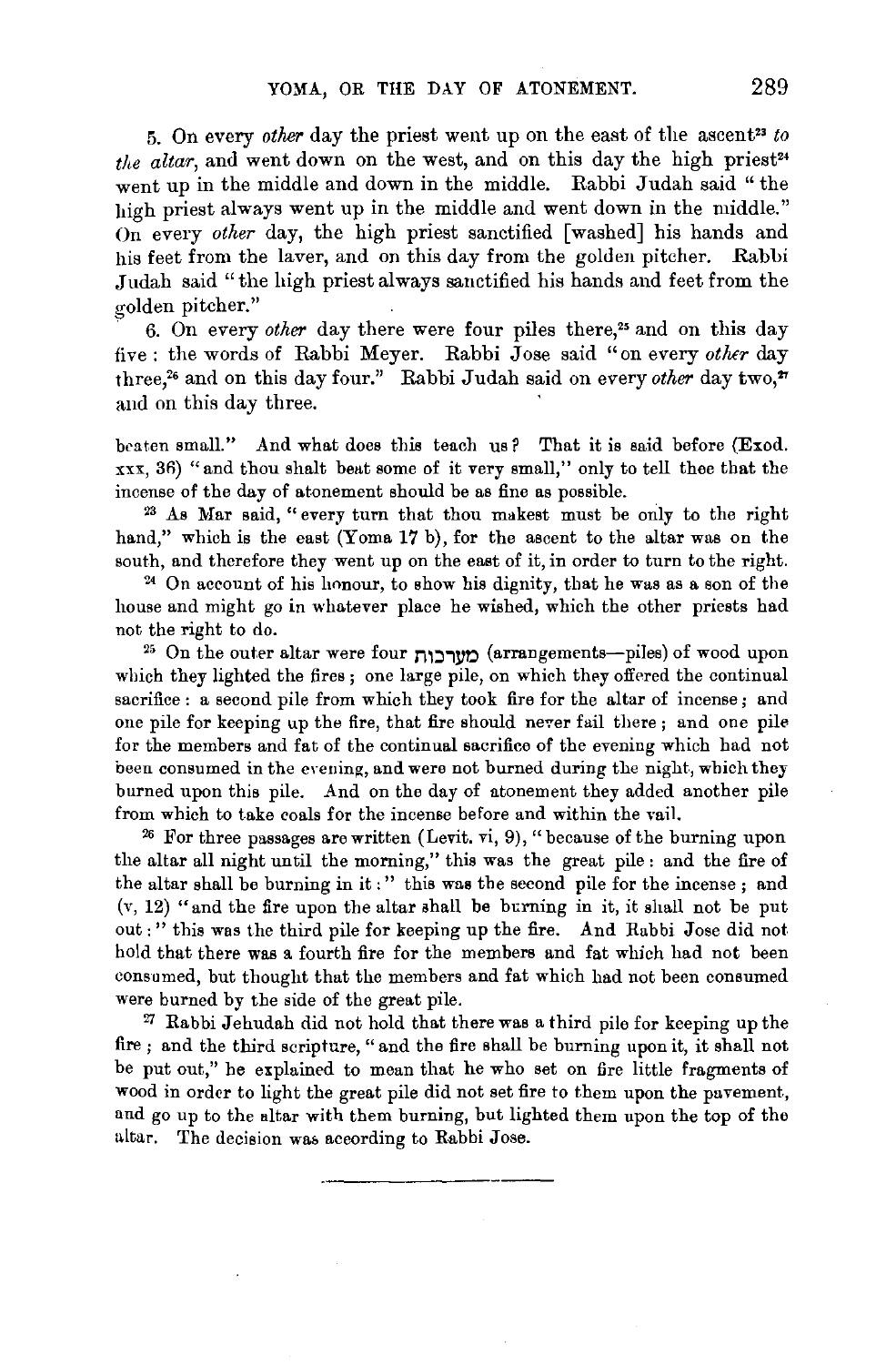## CHAPTER V.

1. THEY brought out' to him the *kaf* [spoon, A.V.] and the censer, and he took his hands full of *incense* and put it into the *kaf.* If his hand was large, the handful was large, if small, the handful was small, and thus was its measure.<sup>2</sup> He took the censer in his right hand,<sup>3</sup> and the kaf in his left hand, and went in the holy place' [l,~~i1J until he came to *the space* between the two vails which divided between the holy place and the most holy. *The space* between them *was* a cubit. Rabbi Jose said "there was only one vail there, as is said (Exodus xxvi, 33), 'and the vail shall divide unto you between the holy *place* and the most holy.'" The outer one was hooked up' from the south• *side,* and the inner one from the north' *side.* He went between them until he came to the north' *side,*  he turned his face to the south, and went to his left with the vail• until he came to the ark." When he came to the ark he put the censer between the two staves, heaped up the incense upon the coals, and the whole house became filled with smoke. He went out in the same way and

<sup>1</sup> From the chamber of the vessels.<br><sup>2</sup> As was the mode of measurement without the most holy places, so was the mode of measurement within. As without he took it by handfuls and not by a vessel, so also within, when he emptied the incense from the *kaf* into his hand, he did not empty by means of a vessel made according to the measure of his hand, but into his hand itself. 3 Because it was heavy and hot, and the *kaf* of incense lighter than it, he

took the censer in his right hmd and the *kaf* in his left. 4 He entered and went in the interior of the Temple towards the west to

between the two vails. Because they doubted in the second house whether the wall which divided between the holy place and the most holy, which was in the first house and was a cubit thick, was holy, as within the veil or as without the vail, therefore they made two vails, an outer and an inner, and between them a space of a cubit to receive between them the space of the partition wall.<br>5 The Rabbis who say this dispute with R. Jose about it, and say that, " and

the vail shall divide unto you" refers to the tabernacle only [not to the Temple].<br><sup>6</sup> The end was folded towards the outer side and held by a golden clasp, so

as to be open on the south.

7 He entered where it was hooked up on the south, and went between them until he came to where it was hooked up on the north. 8 When he entered into the most holy place he turned his face towards the

south, in order to go as far as the space between the staves, which was in the middle of the chamber. For the staves were long, and reached as far as the vail, one end being towards the west, and the other towards the east, and one was at the northern end of the ark, and the other at its southern end.

<sup>9</sup> As he was going from north to south his left side was towards the east, and the vail being on the east, his left side was " with the vail."<br><sup>10</sup> To the place of the ark and not the ark itself, for in the second house there

was no ark.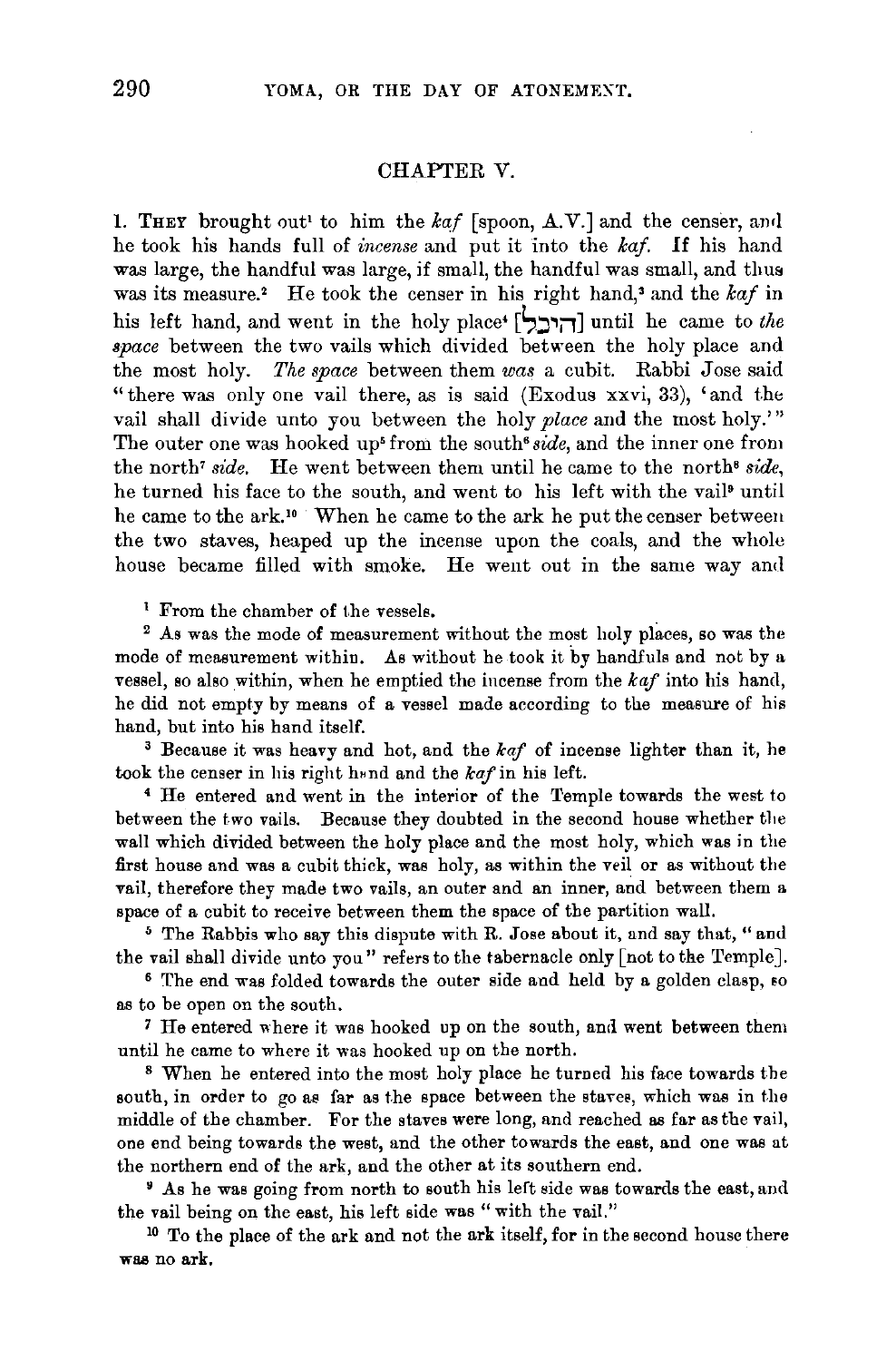place<sup>11</sup> as he entered, and prayed a short prayer<sup>12</sup> in the outer house.<sup>13</sup> He did not prolong his prayer lest the people should be anxious about him.<sup>14</sup>

2. After the ark was removed a stone was there from the time of the former prophets, and it was called *sheteyah*,<sup>15</sup> foundation. It was three fingerbreadths high above the ground, and upon it he put the *censer.* 

3. He took the blood from him who had been stirring it, entered to the place where he had *before* entered,•• and stood in the place where he had before stood,<sup>17</sup> and sprinkled from it once above and seven times below. He did not intentionally sprinkle either above or below,<sup>18</sup> but sprinkled like a person striking.<sup>19</sup> And thus he counted :—one ; one and one  $;^{20}$  one and two ; one and three ; one and four ; one and five ; one and six ; one and seven. He went out and put it upon a golden stand which was in the Temple.

4. They brought to him the goat. He slaughtered it and received its blood in the sprinkling-basin. He entered to the place where he had *before* entered, and stood in the place where he had *before* stood, and sprinkled from it once above and seven times below. And he did not intentionally sprinkle either above or below, but *sprinkled* like a person striking. And thus he counted :- one ; one and one ; one and two, &c. He went out and put it upon the second stand that

<sup>11</sup> He did not turn his face to go out, but went out backwards with his face

towards the ark.<br><sup>12</sup> This was the prayer, "May it be Thy will, O Lord God, that if this year be hot, it may be rainy ; and let not the exercise of dominion pass from the house of Judah; and let it not be necessary for Thy people Israel to be fed the one by the other *[i.e.,* by charity], or by another people; and let not the prayer of travellers enter before Thee." · (Gloss, because they pray that rain may not fall.)

13 In the holy place, ריהל.<br><sup>14</sup> Lest they should say, "he is dead."

<sup>15</sup> Because from it the world was founded, נשתת; from it the Holy One, blessed be He, founded the world. 11'MI!J, *sketeyak,* is "foundation."

16 The holy of holies.

<sup>17</sup> Between the staves.<br><sup>18</sup> That there should be one sprinkling above on the upper border of the mercy seat, and the seven below upon the body of the ark; for the blood did not touch the mercy seat, but fell upon the ground.<br><sup>19</sup> He sprinkled like a person inflicting blows [upon the back], who begins

between the shoulders and goes downwards. Thus he endeavoured that these eight sprinklings should be upon the ground in order, one under the other. 20 In order that he might not count the first sprinkling which was above by

itself with all the seven which were below. Sometimes he might make a mistake and count the first sprinkling with the seven, and at the first sprinkling below count two. And it does not say that he should count the sprinkling which was ahove with the seven which were below, and reckon as far as eight. It is intended to say that the command is to finish the sprinklings which were below within seven, and not within eight.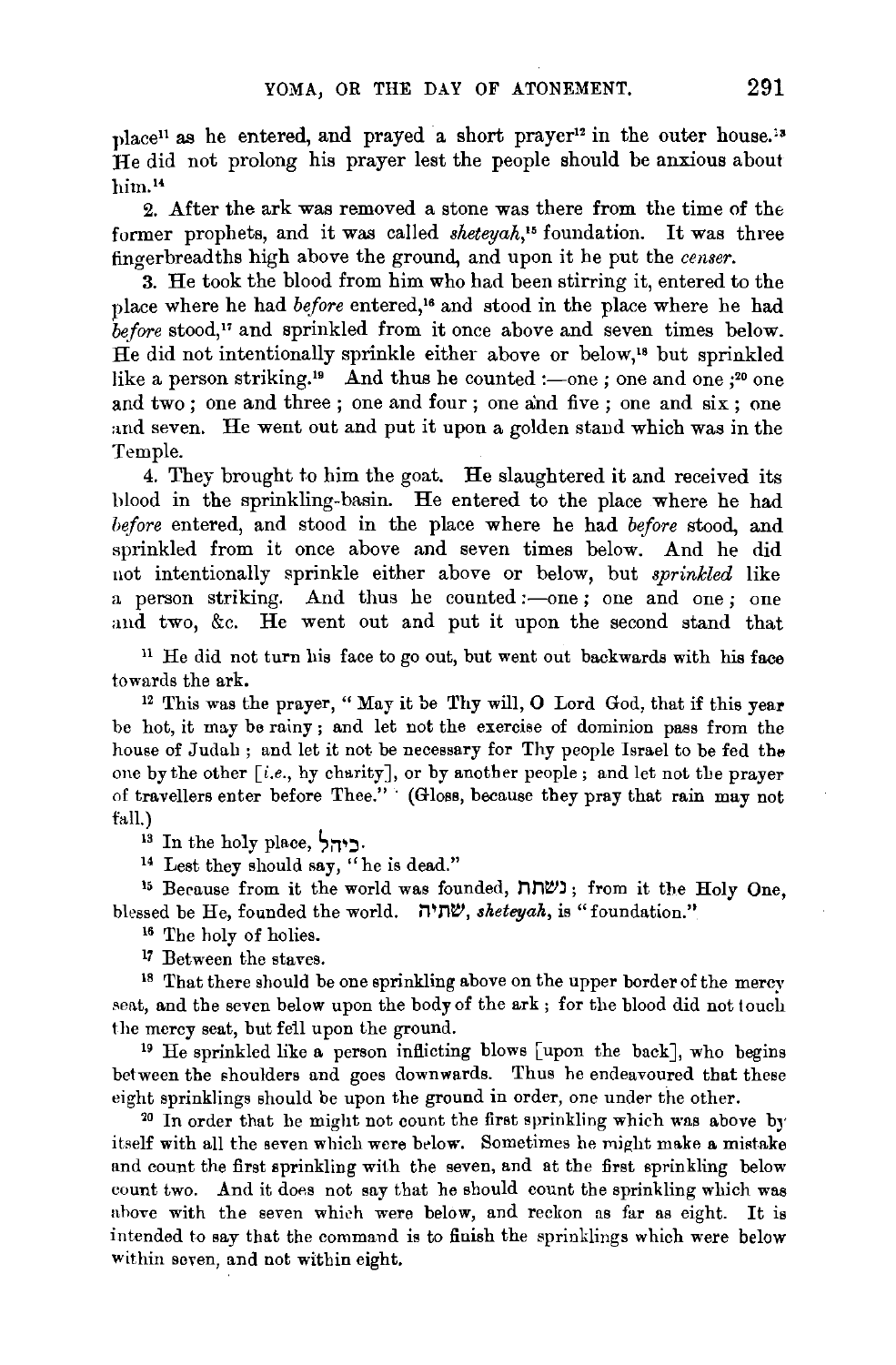was in the Temple. Rabbi Judah said, "there was only one stand there." He took the blood of the bullock and put the blood of the goat<sup>21</sup> where it had stood, and sprinkled from it upon the vail,<sup>22</sup> which was opposite to the ark on the outer side, once above and seven times below. And he did not intentionally, &c. And thus he counted, &c. He took the blood of the goat and put the blood of the bullock<sup>23</sup> *where it had stood,* and sprinkled from it upon the vail which was opposite to the ark on the outer side, once above and seven times below, &c. He poured the blood of the bullock into the blood of the goat, and put the full *vessel* into the empty *one. 2'* 

5. He now went out to the altar which was before the Lord, that is, the golden altar, and began to purify it from above downwards.<sup>25</sup> From where did he begin? From the north-eastern corner, the north-western, the south-western, the south-eastern : the place where he began with a sin-offering on the outer altar was that where he finished with the inner altar. Rabbi Eliezer said, "he stood in his place and purified, and upon all *the earners* he put *the blood* from below upwards, except that one which was before him, upon which he put the blood from above downwards."

6. He sprinkled upon the clean *surface* of the altar seven times,<sup>26</sup> and

 $21$  He agrees with the words of R. Judah, who said that there was only one stand there, and it was necessary to take away the blood of the bullock first in order to put the blood of the goat upon the stand upon which the blood of the bullock had been. The decision was not according to Rabbi Judah.

22 As it is written (Levit. xvi, 16), "and so shall he do for the tabernacle of the congregation."

 $23$  As it is written in reference to putting the blood upon the altar (Levit. xvi, 18), "and shall take of the blood of the bullock, and of the blood of the goat';" of the blood of both of them together.

24 Again he poured the full sprinkling-basin into the empty one, in order that the bloods might be thoroughly mixed.

25 This doctor thought that the priest walked to each corner in succession, and that each sprinkling was upon the corner which was before him, and near to him, and therefore took יוורד, "he purified from above downwards," to mean that he made the sprinkling from above to below; for if he should sprinkle from below upwards at the corner which was before him, the blood might flow down into the middle of his hand, and soil his clothes. And Rabbi Eliezer thought that the priest stood at one corner, and from there made the sprinklings upon all the corners; for the whole altar was only a cubit square, and since three of the corners were not near to him, he could put the blood upon them from below upwards without soiling his clothes, except that corner near which he was standing, for he could not turn the tips of his fingers downwards but upwards; for if he should turn the tips of his fingers downwards and make the sprinkling from below upwards, the blood would flow down into the sleeve of his shirt. The decision was not according to Rabbi Eliezer.

26 After he had completed all the sprinklings of the corners, he sprinkled upon it seven times, as it is written (Levit. xvi, 19), "and he shall sprinkle of the blood upon it." (טהרו, "the clean surface," was the uncovered space upon the altar,